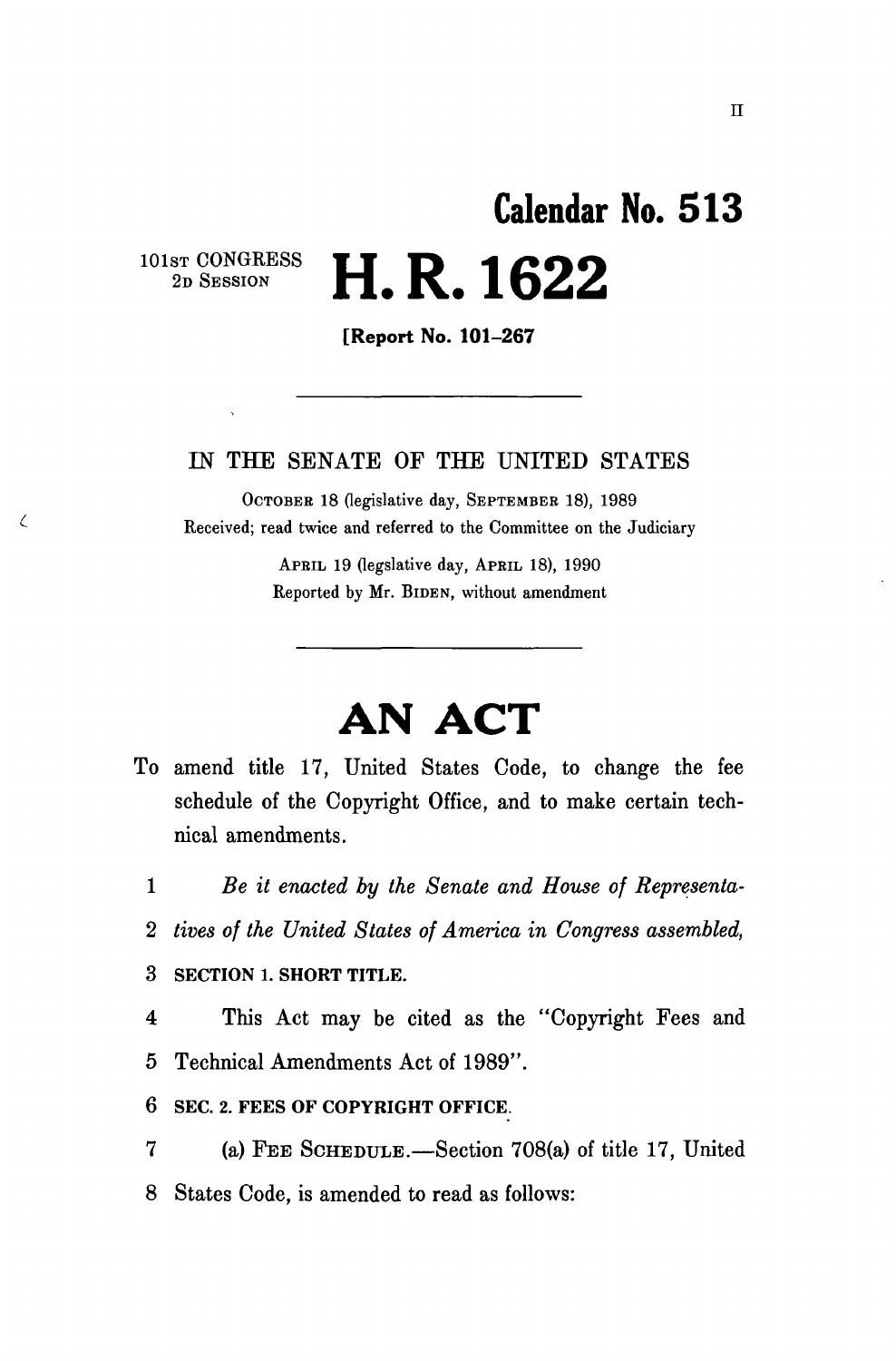1 "(a) The following fees shall be paid to the Register of 2 Copyrights:

3 "(1) on filing each application under section 408 4 for registration of a copyright claim or for a supple-5 mentary registration, including the issuance of a certifi-6 cate of registration if registration is made, \$20;

7 "(2) on filing each application for registration of a 8 claim for renewal of a subsisting copyright in its first 9 term under section 304(a), including the issuance of a 10 certificate of registration if registration is made, \$12; 11 "(3) for the issuance of a receipt for a deposit 12 under section 407, \$4;

13 "(4) for the recordation, as provided by section 14 205, of a transfer of copyright ownership or other doc-15 ument covering not more than one title, \$20; for addi-16 tional titles, \$10 for each group of not more than 10 17 titles:

18  $\frac{16}{5}$  for the filing, under section 115(b), of a 19 notice of intention to obtain a compulsory license, \$12;

 $20$  "(6) for the recordation, under section 302(c), of a 21 statement revealing the identity of an author of an 22 anonymous or pseudonymous work, or for the recorda-23 tion, under section 302(d), of a statement relating to 24 the death of an author, \$20 for a document covering 25 not more than one title; for each additional title, \$2;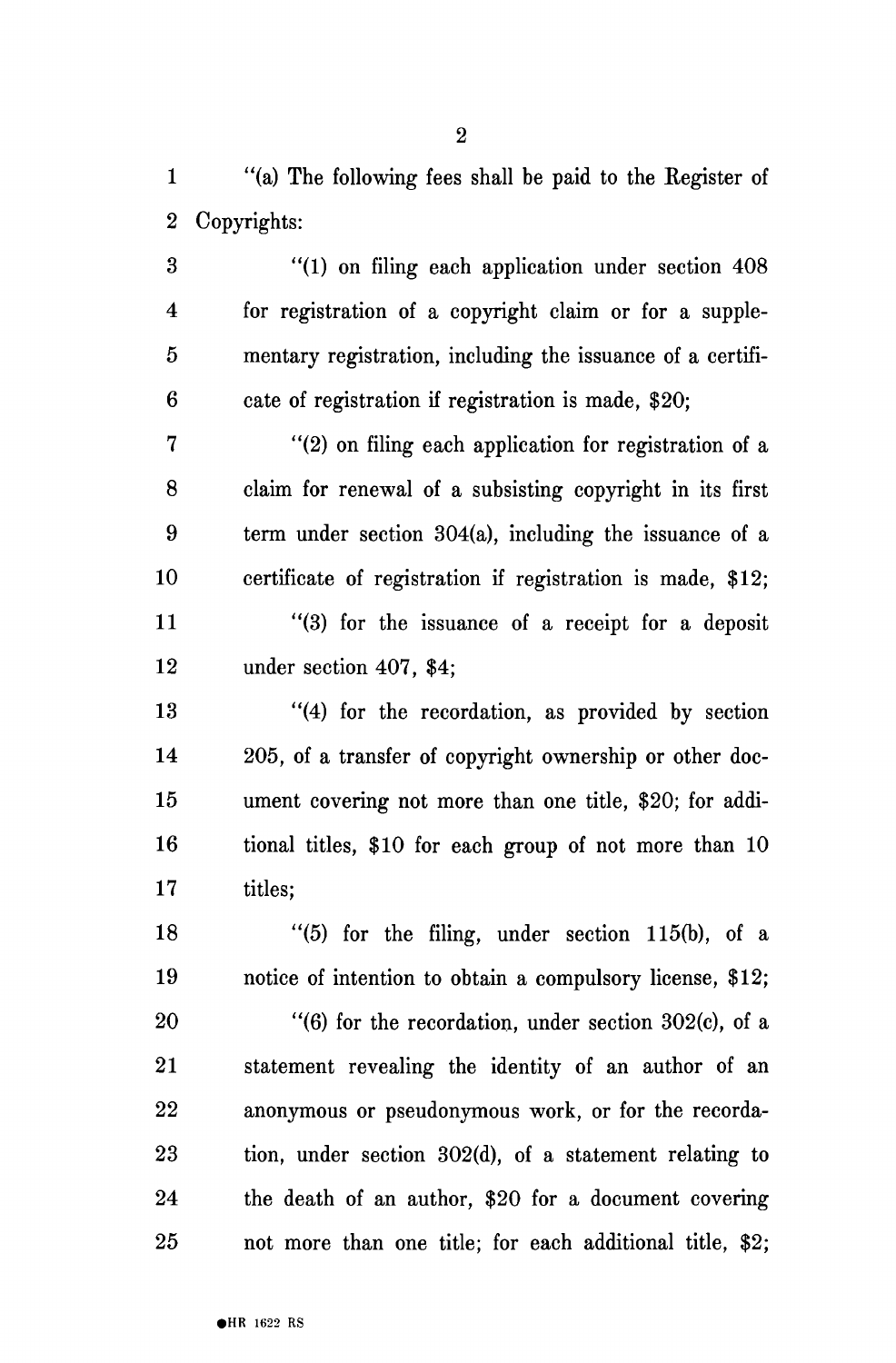1 "(7) for the issuance, under section 706, of an ad-2 ditional certificate of registration, \$8;

3 "(8) for the issuance of any other certification, 4 \$20 for each hour or fraction of an hour consumed 5 with respect thereto;

6 "(9) for the making and reporting of a search as 7 provided by section 705, and for any related services, 8 \$20 for each hour or fraction of an hour consumed 9 with respect thereto; and

10 "(10) for any other special services requiring a 11 substantial amount of time or expense, such fees as the 12 Register of Copyrights may fix on the basis of the cost 13 of providing the service.

14 The Register of Copyrights is authorized to fix the fees for 15 preparing copies of Copyright Office records, whether or not 16 such copies are certified, on the basis of the cost of such 17 preparation.".

18 (b) ADJUSTMENT OF FEES.—Section 708 of title 17, 19 United States Code, is amended—

20 (1) by redesignating subsections (b) and (c) as sub-21 sections (c) and (d), respectively; and

22 (2) by inserting after subsection (a) the following: 23 "(b) In calendar year 1995 and in each subsequent fifth 24 calendar year, the Register of Copyrights, by regulation, may 25 increase the fees specified in subsection (a) by the percent

3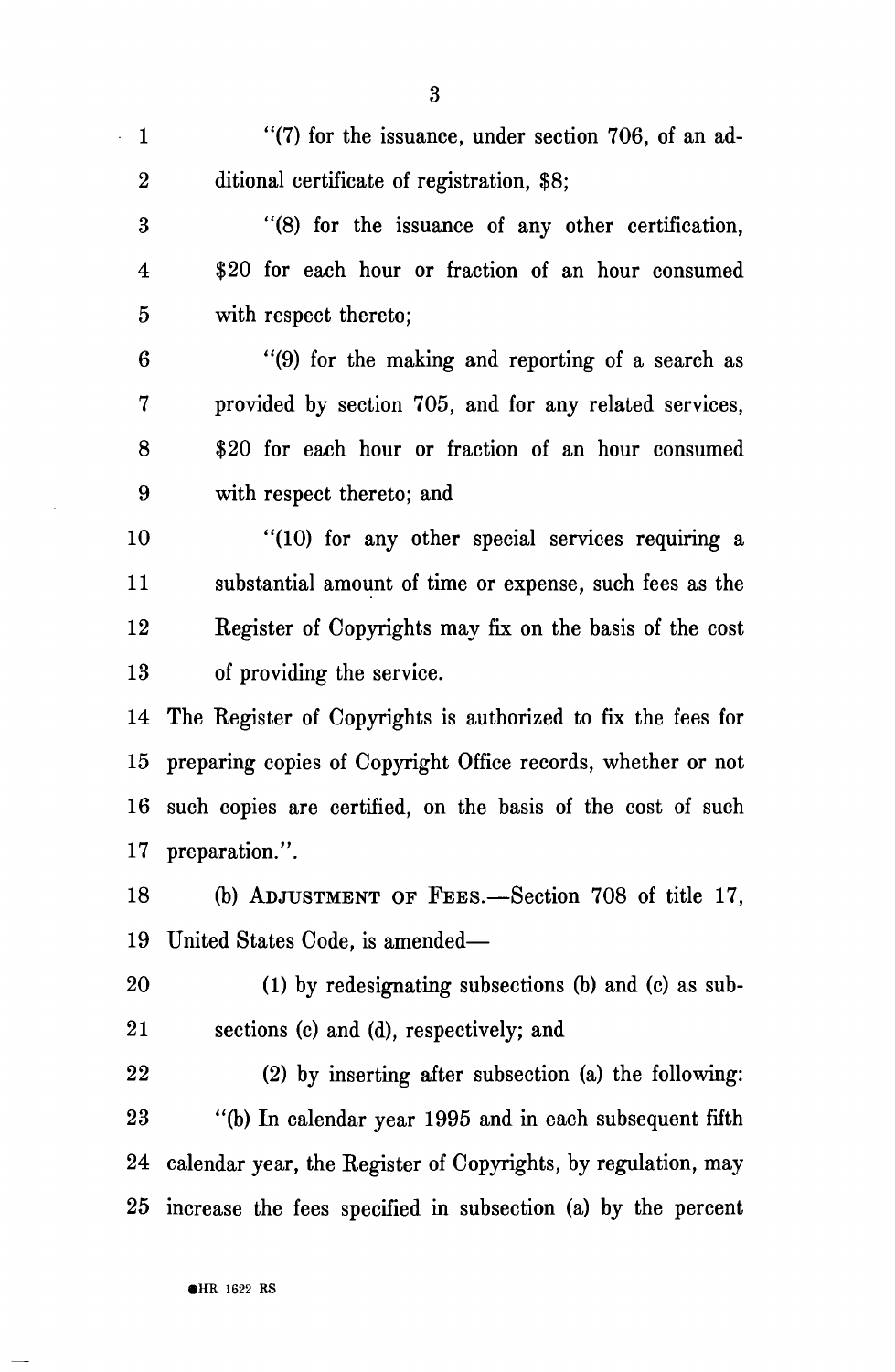1 change in the annual average, for the preceding calendar 2 year, of the Consumer Price Index published by the Bureau 3 of Labor Statistics, over the annual average of the Consumer 4 Price Index for the fifth calendar year preceding the calendar 5 year in which such increase is authorized.".

6 (c) CONFORMING AMENDMENT.—Section 704(e) of title 7 17, United States Code, is amended by striking out 8 "708(a)(11)" and inserting in lieu thereof "708(a)(10)".

9 (d) EFFECTIVE DATE.—

10 (1) In GENERAL.—The amendments made by this 11 section shall take effect 6 months after the date of the 12 enactment of this Act and shall apply to—

13 (A) claims to original, supplementary, and 14 renewal copyright received for registration, and to 15 items received for recordation in the Copyright 16 Office, on or after such effective date, and

17 (B) other requests for services received on or 18 after such effective date, or received before such 19 effective date for services not yet rendered as of 20 such date.

21 (2) PRIOR CLAIMS.—Claims to original, supple-22 mentary, and renewal copyright received for registra-23 tion and items received for recordation in acceptable 24 form in the Copyright Office before the effective date 25 set forth in paragraph (1), and requests for services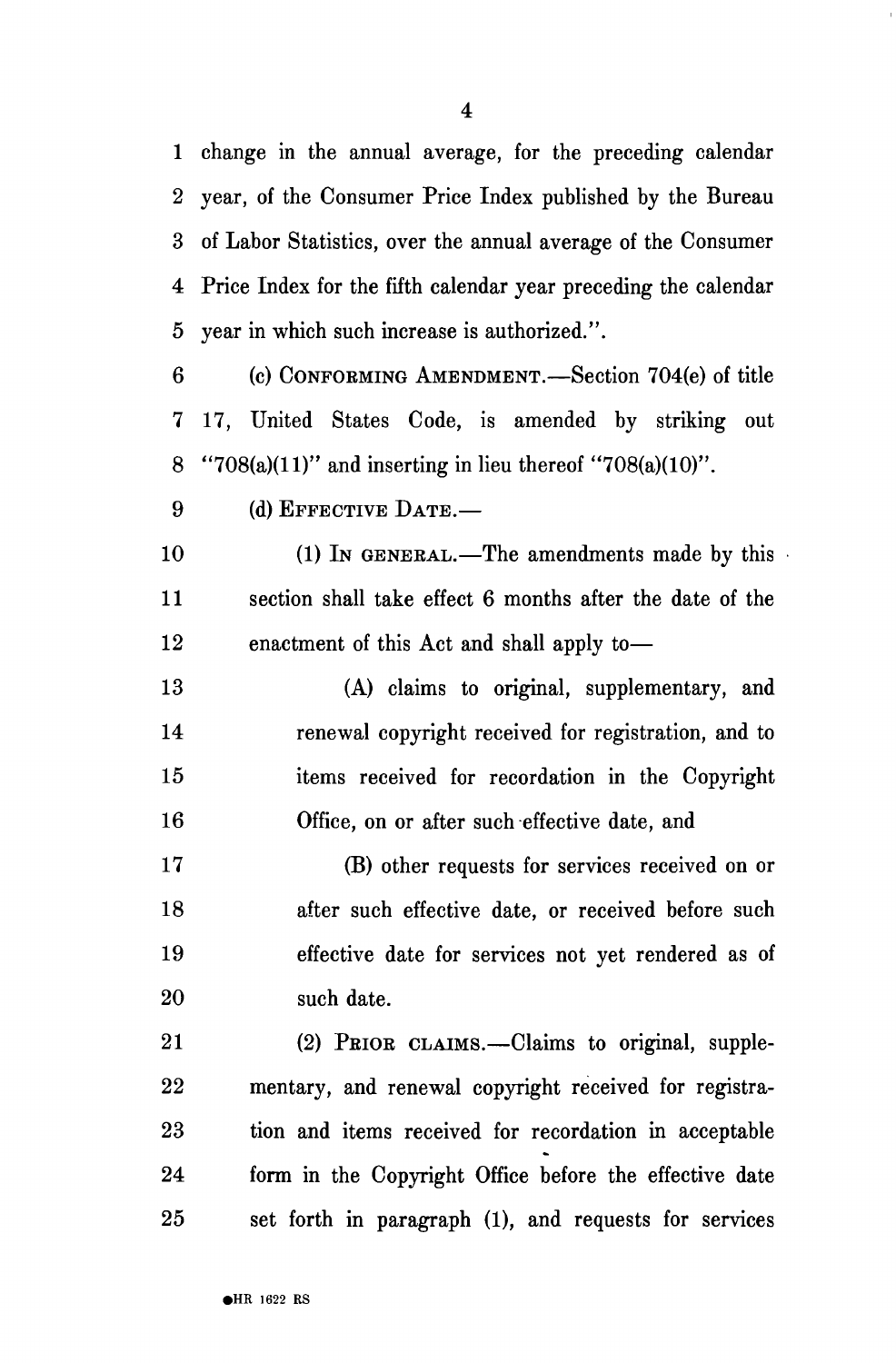| $\mathbf{1}$     | which are rendered before such effective date shall be           |
|------------------|------------------------------------------------------------------|
|                  |                                                                  |
| $\boldsymbol{2}$ | governed by section 708 of title 17, United States               |
| 3                | Code, as in effect before such effective date.                   |
| 4                | SEC. 3. TECHNICAL AMENDMENTS.                                    |
| 5                | (a) SECTION 111.—Section 111 of title 17, United                 |
| 6                | States Code, is amended—                                         |
| $\overline{7}$   | (1) in subsection $(c)(2)(B)$ by striking out "record-           |
| 8                | ed the notice specified by subsection (d) and"; and              |
| 9                | $(2)$ in subsection $(d)$ —                                      |
| 10               | (A) in paragraph (2) by striking out "para-                      |
| 11               | graph (1)" and inserting in lieu thereof "clause                 |
| 12               | $(1)$ ";                                                         |
| $13\,$           | (B) in paragraph (3) by striking out "clause                     |
| 14               | $(5)$ " and inserting in lieu thereof "clause $(4)$ "; and       |
| 15               | (C) in paragraph (3)(B) by striking out                          |
| $16\,$           | "clause (2)(A)" and inserting in lieu thereof                    |
| 17               | "clause $(1)(A)$ ".                                              |
| 18               | (b) SECTION 801.—Section 801(b)(2)(D) of title 17,               |
| 19               | United States Code, is amended by striking out $"111(d)(2)$      |
|                  | 20 (C) and (D)" and inserting in lieu thereof "111(d)(1) (C) and |
| $21\,$           | $(D)$ ".                                                         |
| $22\,$           | (c) SECTION 804.—Section 804(a)(2)(C)(i) of title 17,            |
| 23               | United States Code, is amended by striking out "115" and         |
|                  | 24 inserting in lieu thereof "116".                              |

 $\bar{z}$ 

 $\sim$ 

 $\langle \rangle_{\rm F}$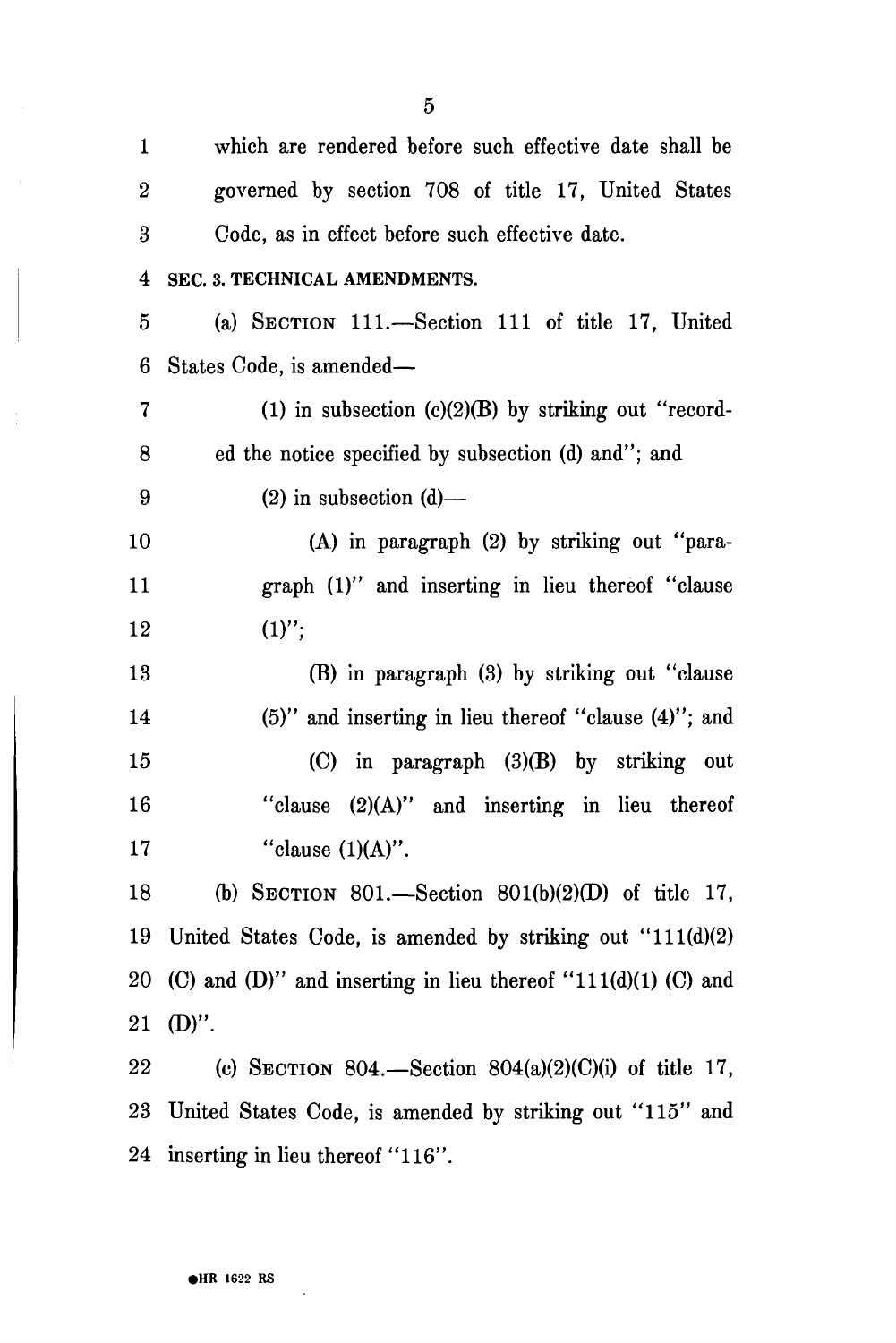1 (d) SECTION 106.—Section 106 of title 17, United 2 States Code, is amended by striking out "118" and inserting 3 in lieu thereof "119".

4 (e) EFFECTIVE DATE.—(1) The amendments made by 5 subsections (a) and (b) shall be effective as of August 27, 6 1986.

7 (2) The amendment made by subsection (c) shall be ef-8 fective as of October 31, 1988.

9 (3) The amendment made by subsection (d) shall be ef-10 fective as of November 16, 1988.

Passed the House of Representatives October 16, 1989.

Attest: DONNALD K. ANDERSON,

*Clerk.* 

 $\mathfrak l$ 

 $\hat{\mathcal{N}}$  .